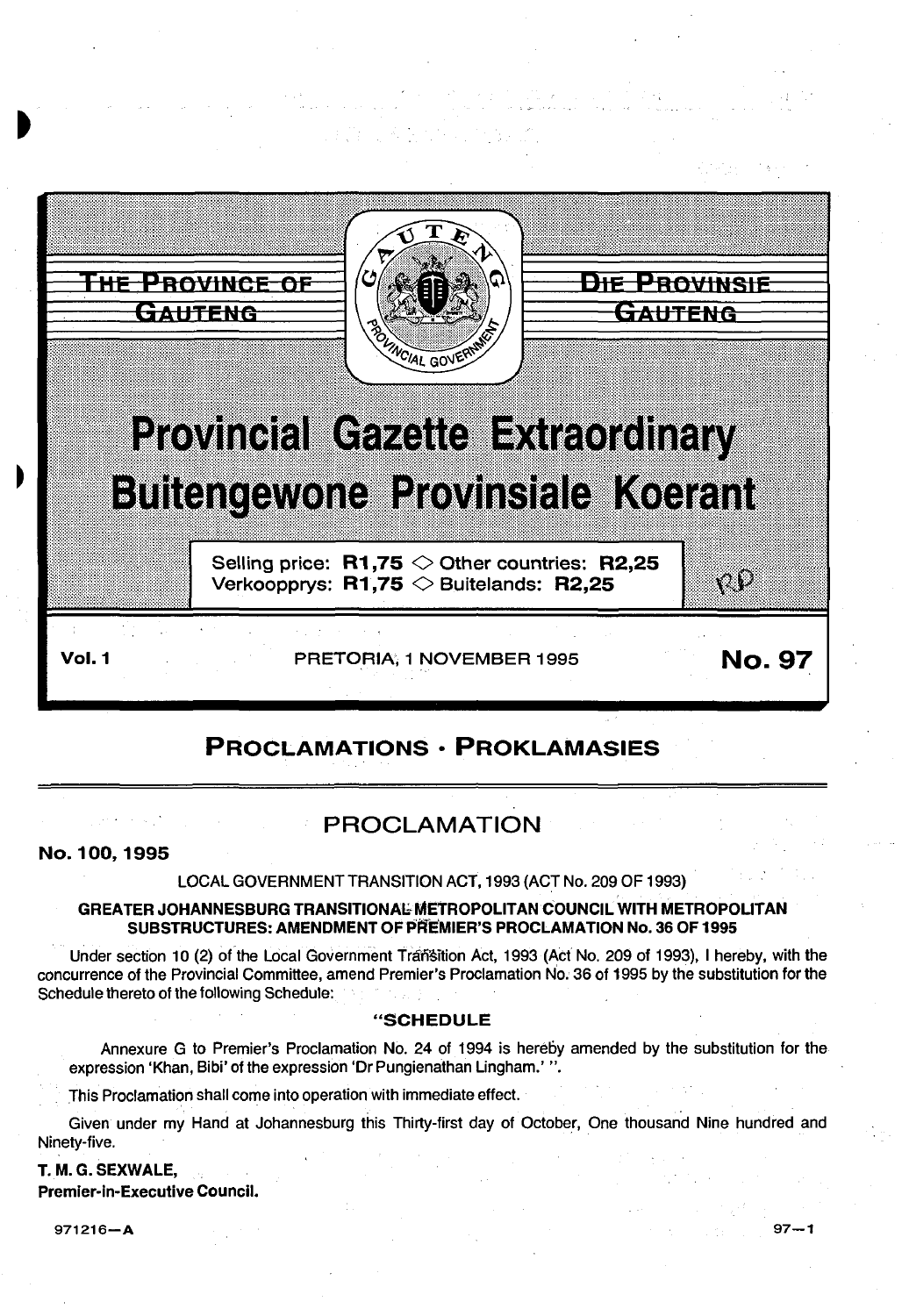Pys (100)

## **PROCLAMATION**

#### **No.101, 1995**

LOCAL GOVERNMENT TRANSITION ACT, 1993 (ACT No. 209 OF 1993)

#### **GREATER JOHANNESBURG TRANSITIONAL METROPOLITAN COUNCIL WITH METROPOLITAN SUBSTRUCTURES: AMENDMENT OF PREMIER'S PROCLAMATION No. 39 OF 1995**

Under section 10 (2) of the Local Government Transition Act, 1993 (Act No. 209 of 1993), I hereby, with the concurrence of the Provincial Committee, amend Premier's Proclamation No. 39 of 1995 by the substitution for the Schedule thereto of the following Schedule:

#### **"SCHEDULE**

(a) Annexure J to Premier's Proclamation No. 24 of 1994 is hereby amendedby the substitution for the expression-

'Sefolo Lucky.

Alexandra Township.

Mantsho, Jacob.

Alexandra Township.'

of the expression-

'Sadiki, Jonathan

Borlas, Enock

. Moeketsi, Hezekiel';

(b) Annexure L to Premier's Proclamation No. 24 of 1994 is hereby amended by the addition of the expression-

'PAC............................................ SEFOLO, LUCKY.

MANTSHO, JACOB.'

after the expression-

'DEMOCRATIC PARTY............... SARGEANT, TIMOTHY MARTIN. CAULFIELD, MAXWELL SEAN JOEL."."

This Proclamation shall come into operation with immediate effect.

Given under my Hand at Johannesburg this Thirty-first· day of October, One thousand Nine hundred and <sup>1</sup> Ninety-five.

> .<br>hittori  $1.0\%$

#### **T. M.G. SEXWALE,.**

**Premier-In-Executive Council.** 

## **PROCLAMATION·**

#### **No. 102, 1995**

LOCAL GOVERNMENT TRANSITION ACT, 1993 (ACT No. 209 OF 1993)

**DELIMITATION AND DETERMINATION OF AREA OF JURISDICTION OF TRANSITIONAL LOCAL COUNCIL OF GREATER GERMISTON AS CONTEMPLATED IN SECTION** 8(3), **READ WITH PREMIER'S PROCLAMA· TION No. S4 OF 1995: AMENDMENT** .

 $\textdegree$  Under section 10 (2) of the Local Government Transition Act, 1993 (Act No. 209 of 1993), I hereby, with the concurrence of the Provincial Committee, amend Premier's Proclamation No. 54 of 1995, as follows:

(a) By the substitution for paragraph (b) of the following paragraph:

"(b) determine that the number of seats in the Transitional Local Council of Germiston shall be 40".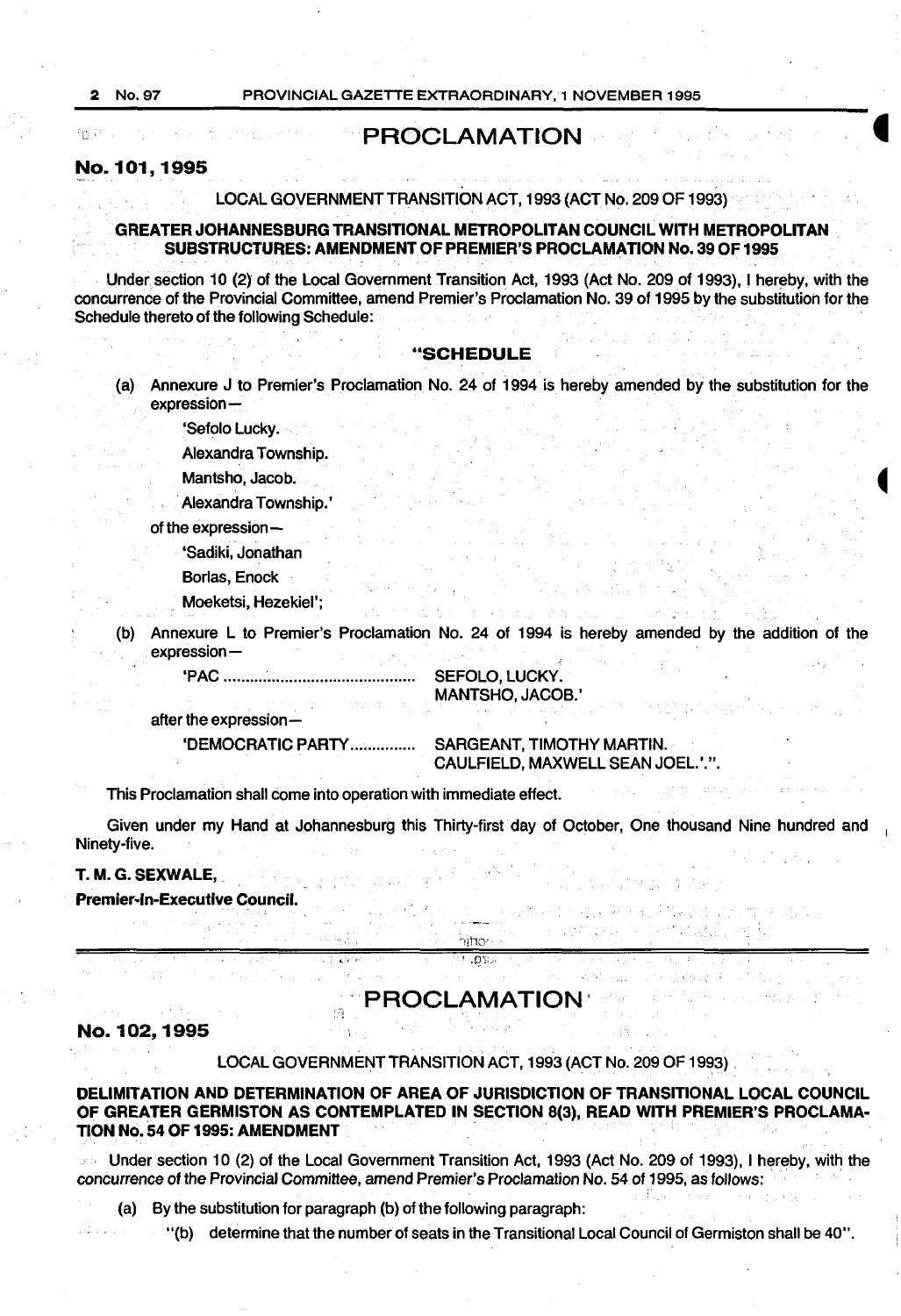### BUITENGEWONE PROVINSIALE KOERANT, 1 NOVEMBER 1995 No. 97 3

vic S

 $\begin{bmatrix} \mathbf{1}_{\mathbf{1}_{\mathbf{1}}} \\ \mathbf{1}_{\mathbf{1}_{\mathbf{1}}} \\ \mathbf{1}_{\mathbf{1}} \end{bmatrix}$ 

 $\hat{\gamma}_{\rm{th}}$  $\mathcal{A}^{\prime}$ 

(b) By the substitution for the proclaimed column in Annexure A of Premier's Proclamation No~ 54 of 1995 of

|                     |                                                                                                                                                                                                                                                                                                 | <b>FARMS</b>                                                                                         |
|---------------------|-------------------------------------------------------------------------------------------------------------------------------------------------------------------------------------------------------------------------------------------------------------------------------------------------|------------------------------------------------------------------------------------------------------|
| $\langle 1 \rangle$ | Zonkizizwe                                                                                                                                                                                                                                                                                      |                                                                                                      |
| $2^{\circ}$         | Zonkizizwe Extensions 1, 2, 3, 4, 5 and 8 and Magagula Heights,<br>including Zama-Zama and Magagula Heights informal settlements                                                                                                                                                                |                                                                                                      |
| З                   | Moleleki Extension 3, Katlehong South, Vosloorus Extension 20 and<br><b>Vosloorus Extension</b>                                                                                                                                                                                                 |                                                                                                      |
|                     | Southern half of Moleleki Extension 1, Moleleki Extension 2, A. P.<br>Khumalo, Southern Portion of Likole Extension 1 and Siluma View                                                                                                                                                           |                                                                                                      |
| 5                   | Kwenele, Kwenele Extension 1, Buyafuti, Kwesine, NCP and Dorbyl<br>Hostels, Mngadi, Radebe and Sali                                                                                                                                                                                             |                                                                                                      |
| 6                   | Northern Portion of Likole Extension 1, Likole, Mazibuko Hostel,<br>Ramakonopi, Monise, Moekoena and Ndhlazi                                                                                                                                                                                    |                                                                                                      |
| 7                   | Northern half of Moleleki Extension 1, Moleleki, Ramakonopi East,<br>Moseleki East, Moseleki and Palime                                                                                                                                                                                         |                                                                                                      |
| 8                   | Zuma, Mavimbela, Hlongwane, Ncala, Goba, Tsolo, Hlahatsi and<br>Phaake                                                                                                                                                                                                                          |                                                                                                      |
| g                   | Ngema, Twala, Makula, Skozana, Moshoeshoe, Monaheng, Credi<br>and Mapanga                                                                                                                                                                                                                       |                                                                                                      |
| 10.                 | Spruitview, Phoko, Mopeli, Motsamai, The Natalspruit Vlei Area,<br>including Crossroads informal settlement                                                                                                                                                                                     |                                                                                                      |
| 11                  | Motloung, Admin, Nhlap and Tshongweni                                                                                                                                                                                                                                                           |                                                                                                      |
| 12                  | Nadustria, Hlahani and surrounding areas, including Mandela Park,<br>Holomisa and Tambo Village informal settlements                                                                                                                                                                            |                                                                                                      |
| 13                  | Palm Ridge, Roodebult, Leondale, Roodekop, Union settlements,<br>Junction Hill, including Scaw metals hostels                                                                                                                                                                                   | <b>HIGTODIGIN</b> 100 IH, HOODEROD<br>139 IR, Rooikop 140 IR and<br>parts of Elandsfontein 108<br>IR |
| 14                  | Rondebult, Elspark, parts of Klippoortje Agricultural lots townships,<br>Cruywagen Park, parts of Elsburg, parts of Estera and parts of<br>Wadeville                                                                                                                                            | Rondebult 136 IR and Klip-<br>poortje 110 IR                                                         |
| 15                  | Alberton, Albemarle, Dinwiddie, Norton Small farms, Elsieshof,<br>Union, Castleview, parts of Wadeville, parts of Hazelpark, parts of<br>Hazeldene and parts of Klippoonje Agricultural Lots Townships                                                                                          | Parts of Elandsfontein 108 IR                                                                        |
| 16                  | Parts of Elsburg, Tedstoneville, parts of Klippoortje Agricultural<br>Township, Tedstoneville, Lambton and Parkhill Gardens                                                                                                                                                                     |                                                                                                      |
| 17                  | Elandshaven, Gosforth Park, Denlee, Webber, parts of Delville (west<br>of Webber Road), parts of South Germiston (west of President<br>Street), parts of West Germiston (west of President Street), parts<br>of Germiston (west of President Street), Germiston Driehoek,<br>Jupiter Heriotdale | Parts of Elandsfontein 90 IR,<br>Elandsfontein 108 IR and<br>parts of Doornfontein 92 IR             |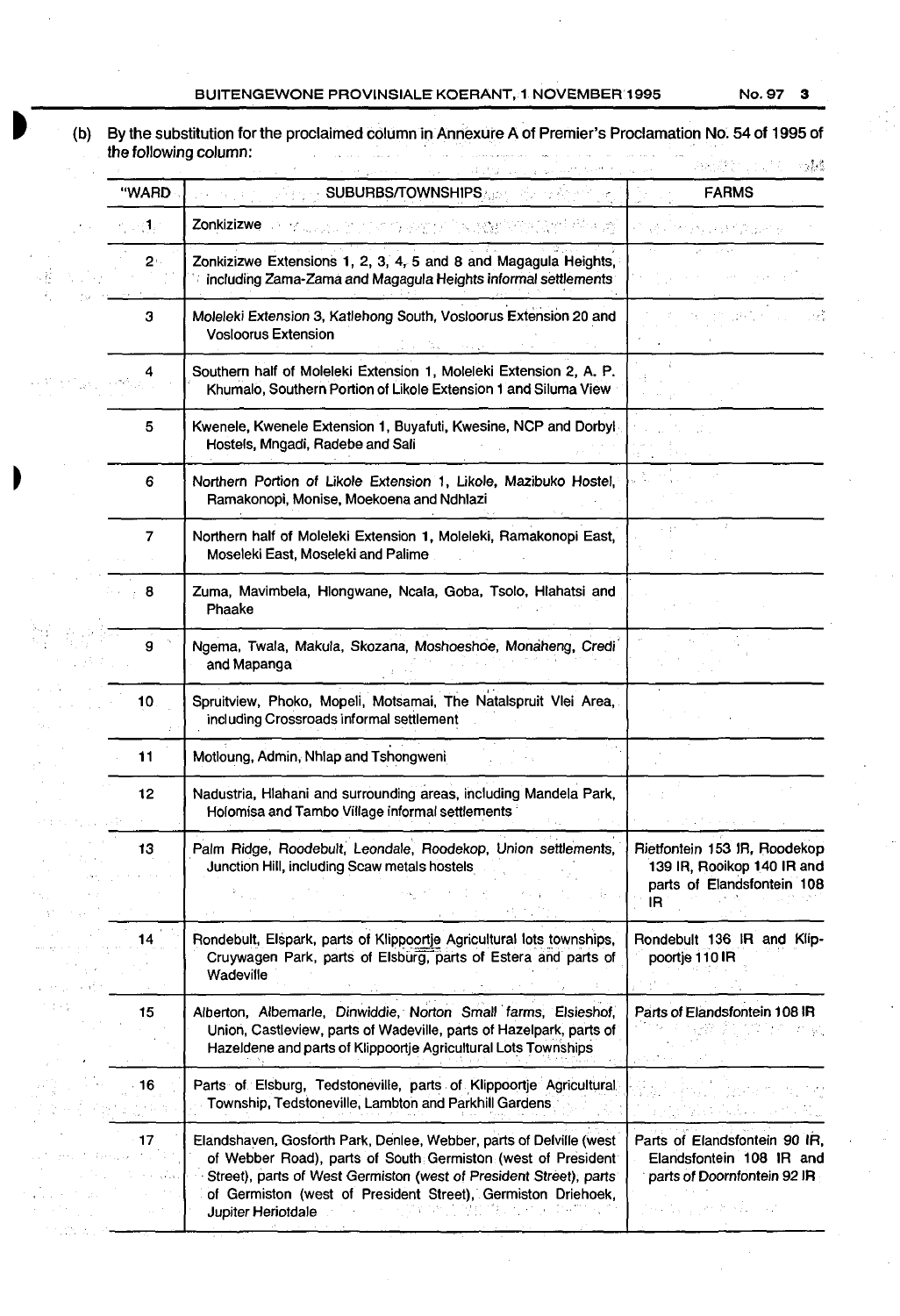īź. Sz.,

4 No.97 PROVINCIAL GAZETTE EXTRAORDINARY, 1 NOVEMBER 1995

| "WARD  | SUBURBS/TOWNSHIPS                                                                                                                                                                                                                                                   | <b>FARMS</b>                                          |
|--------|---------------------------------------------------------------------------------------------------------------------------------------------------------------------------------------------------------------------------------------------------------------------|-------------------------------------------------------|
| $18 -$ | Parts of Delville (east of Webber Road), parts of South Germiston<br>(east of President Street and South of Linton Jone Street), South<br>Germiston Extensions 7 and 8, including Dukatole informal settle-<br>ment and Robert Strachan Hostel                      | Parts of Driefontein 87 IR                            |
| 19     | George Town, Pirowville, parts of South Germiston (north of Linton<br>Jones Street and east of President Street), Marlands and parts of<br>Woodmere, including informal settlement at Johann Rissik Street,<br>Delports, Rose Acres, Solly's Village and Ulana Park | Parts of Driefontein 87 IR and<br>Elandsfontein 90 IR |
| 20     | Malvern East, Malvern East Extension 3, parts of Wynchwood, parts<br>of Primrose Hill, Creston Hill, Bedford Gardens and parts of Bed-<br>fordview (south of Nicoll Street and west of Van Buuren Road)                                                             |                                                       |
| $21 -$ | Parts of Wynchwood, parts of Primrose Hill, Simmerfield, Dawnview<br>and parts of Primrose (west of Cactus Road)                                                                                                                                                    |                                                       |
| 22     | Fishers Hill, Symhurst, Solheim, Wannenburg Hoogte, Gerdview,<br>Homestead and parts of Primrose (east of Cactus Road)                                                                                                                                              | Portions of Rietfontein 63 IR                         |
| 23     | Morninghill, Bedofrd Park, Senderwood, Saint Andrews, Essexworld<br>and parts of Bedfordview (east of Van Vuuren Road and north of<br><b>Nichol Street)</b>                                                                                                         |                                                       |
| 24     | Sunnyridge,<br>Rustivia,<br>Barvallen,<br>Meadowbrook.<br>Sunnyrock,<br>Meadowdale, Harmalia, Highway Gardens, Buurendal, Klopper-<br>park and Elandsfontein Rail                                                                                                   | Portions of Rietfontein 63 IR<br>and Witkoppie IR"    |

(c) By the insertion of the following point to point description of the area of jurisdiction of the Transitional Local Council of Germiston in paragraph 2 of Annexure A of Premier's Proclamation No. 43 of 1995. ·

"Beginning at the· north-western beacon of St Andrews Extension 8 Township (General Plan A4176/1983); proceeding thence eastwards so as to include the following in this area: The said St Andrews Extension 8 Township, Portions 77 and 4 of the farm Bedford 68 IR to the north-eastern beacon of the last named portion; thence generally south-eastwards along the boundaries of the following so as to include them in this area: The said Portion 4, Portion 33 and 32 of the farm Bedford 68 IR, and Essexwold Township to the south-eastern beacon of the last named Township; thence eastwards along the northern boundary of the farm Elandsfontein 90 IR to the north-eastern beacon thereof; thence southwards along the eastern boundary of the farm Elandsfontein 90 IR to the south-western beacon of Elma Park Extension 11 Township; thence south-eastwards and north-eastwards along the southeastern boundaries of the said Elma Park Extension 11 Township. Portion 553 of the farm Rietfontein 63 IR, the said Elma Park Extension 11 Township,.Portion 455 of the farm Rietfontein 63 IR to the southeastern beacon of the last named portion; thence north-eastwards and south-westwards along the boundaries of Diagram A6787/1989 framed for proclamation purposes across Portion 92 of the farm Rietfontein 63 IR to beacon A of the said diagram; thence northwards to the north-western beacon of Portion 92 of the farm Rietfontein 63 IR; thence generally north-eastwards along the boundaries of, and to include the following: The said Portion 92, Portions 157 and 163 of the farm Rietfontein 63 IR, Meadowbrook Township, Meadowdale Township, Buurendal Township to its northern beacon; thence in a north-westerly direction along the western boundaries of Buurendal Extension 1 Township and Highway Gardens Extension 2 Townshipto its north-western beacon, proceeding thence generally eastwards along the northern boundary· of the said Highway·Gardens Extension 2 Township, the north-western boundary of Highway Gardens Township, the north-western boundary of Highway Gardens Extension 1 Township, the northern boundary of Harmelia Township, the northern boundary of Harmelia Extension 3 Township to the north-eastern beacon of the last named Township thence generally southwards along the eastern boundary of the said Harmelia Extension 3 Township to the southern beacon of Harmelia Extension 3 Township; thence north-eastwards along the whole of the south-eastern boundary of Harmelia Extension 4 Township; thence eastwards along the northern boundary of the Remainder of Portion 69 of the farm Rietfontein 63 IR to the north-eastern beacon of the said Remainder of Portion 69; thence generally south-eastwards along the eastern boundaries of the said Remainder of Portion 69, Portion 219 of the farm Rietfontein 63 IR and Klopperpark Township to the south-eastern beacon of the last named Township; thence eastwards along the northern boundary of the farm Elandsfontein 258 IR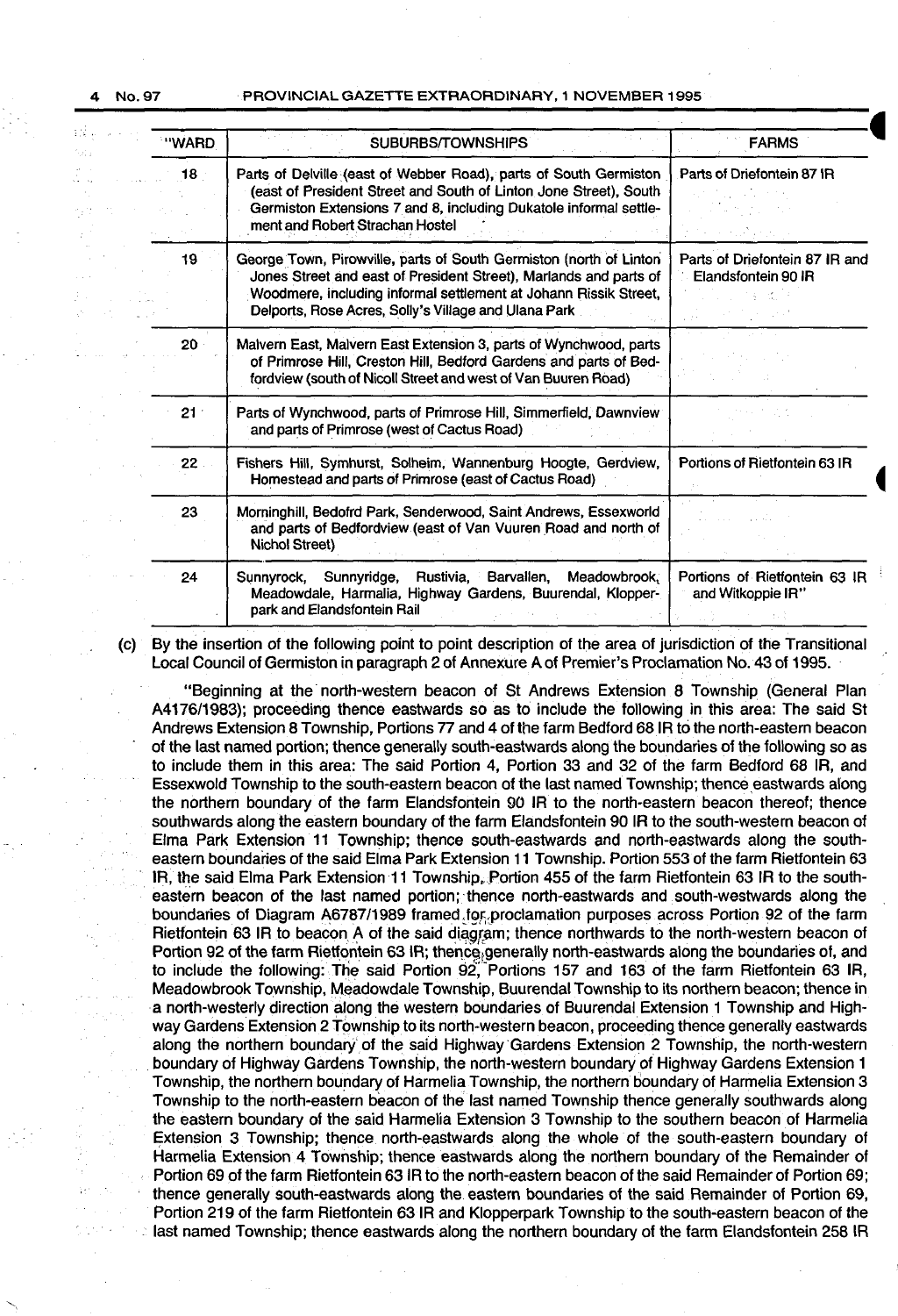to its north-eastern beacon; thence south-eastwards, north-eastwards, eastwards and south-westwards along the boundaries of the following portions of the farm Witkoppie 64 IR so as to include them in the area, as follows: Portions 76, 53, 49, 45, 44 and 46 to its most southerly beacon; thence generally in a south-westerly direction along the boundaries of the following portions of the farm Rietfontein 63 IR so as to include them in the area: Portions 5, 9, 10, 6 and 207, continuing in a southerly direction along the boundaries of the following portions of the farm Driefontein 85 IR so as to include them in the area: Portions 198, 205, 197, 200, 199, 202, 204 and 203, continuing in a southerly direction along the boundaries of the following stands in Witfield Township so as to include them in the area: Stand 208, Remainder of Stand 209, Stand 207, Portion 1 of Stand 17, Stand 207, Portion 1 of Stand 18, Portion 1 of Stand 204, Stand 206 and Portion 1 of Stand 32 to its south-eastern beacon; thence southwards along the eastern boundaries of the following portions so as to include them in the area: Portion 63 of the farm Driefontein 87 IR, Portion 22 of the farm Driefontein 85 IR, to its southern beacon on the boundary of the farm Driefontein 87 IR; thence in a southerly direction along the irregular eastern boundary of the farm Driefontein 87 IR to its south-eastern beacon on the boundary between the latter farm and the farm Klippoortje 110 IR; thence southwards and eastwards along the boundary of the farm Klippoortje 110 IR to the middle of the spruit; thence southwards along the curvilinear boundary of the said farm, which is the middle of the spruit, to the south-western corner of the farm Klippoortje 112 IR so as to exclude the latter farm; thence eastwards along the boundary of the farm Klippoortie 110 IR to its northeastern beacon; thence southwards and south-eastwards along the eastern boundary of the farm Klippoortje 110 IR to a point where the easterly prolongation of the southern boundary of Elspark Extension 3 Township would intersect it; thence westwards across the Remainder of Portion 46 of the farm Klippoortje 110 IR to the south-western beacon of Elspark Extension 3 Township and continuing in a straight line, to the north-eastern beacon of Portion 212 of the farm Klippoortje 110 IR; thence along the northern boundary of the said Portion 212 so as to exclude it from the area, to the north-eastern beacon of Portion 191 of the farm Klippoortje 110 IR, which is also beacon B depicted on Diagram A 116/1960 framed for the purpose of adjusting Municipal boundaries; thence southwards along the line B C D depicted on the said Diagram A 116/1960; thence continuing southwards along the eastern boundaries of Portions 18 and 13 of Lot 132 in Klippoortje Agricultural Lots Township to the south-eastern beacon of the said Lot 13 on the southern boundary of the farm Klippoortje 110 IR; thence southwards in a straight line across Van Dyk Road to the north-eastern beacon of Portion 63 of the farm Rondebult 136 IR; thence continuing southwards along the western boundary of the Germiston-Heidelberg Road to its junction with South Boundary Road and continuing southwards in a straight line across South Boundary Road to the southern boundary of the farm Rondebult 136 IR; thence westwards along the southern boundaries of the farms Rondebult 136 IR and Rooikop 140 IR to the north-western beacon of the farm Vlakplaats 138 IR; thence generally southwards along the eastern boundary of the farm Katlehong 151 IR to the beacon lettered "U" on Diagram A 3936/1963 of the said farm Katlehong 151 IR; thence south-eastwards along the north-western boundary of the farm Rietfontein 153 IR to the eastern-most beacon thereof; then south-westwards along the south-eastern boundary of the farm Rietfontein 153 IR to the northern beacon of Portion 51 of the farm Tamboekiesfontein 173 IR; thence clockwise along the boundary of the said Portion 51 to its north-western beacon; thence south-westwards along the south-eastern boundary of the farm Rietfontein 153 IR to the south-eastern beacon of Portion 146 of the farm Rietfontein 153 IR; thence north-westwards and north-eastward $\frac{1}{3}$  along the south-western and western boundaries of the said Portion 146 to the north-eastern corner of Portion 16 of the farm Rietfontein 153 IR; thence generally north-westwards along the north-eastern boundary of the said Portion 16 to the south-western beacon of Portion 26 of the farm Rietfontein 153 IR; thence generally northwards along the boundaries of the following portions of the farm Rietfontein 153 IR so as to include them in the area: Portions 26, 25, 71, 70, 69 and 68 to the north-western beacon of the last named portion; thence westwards along the southern boundary of Portion 19 of the farm Rietfontein 153 IR to the western-most beacon thereof; thence north-eastwards along the north-western boundary of the farm Rietfontein 153 IR to the southernmost beacon of the farm Katlehong 151 IR; thence northwards along the boundaries lettered B<sup>1</sup> C<sup>1</sup> D<sup>1</sup>  $E^1$   $E^2$  F<sup>1</sup> G<sup>1</sup> N<sup>1</sup> on Diagram A3936/1963 of the said farm Katlehong 153 IR; thence north-westwards along the south-western boundary of Portion 43 of the farm Rooikop 140 IR to the western beacon of the said Portion 43; thence generally northwards along the boundaries of the following portions of the farm Rooikop 140 IR to exclude them from this area: Portions 59, 82, 81, 59, 58, 62, 84 and 61, to the north-eastern beacon of the last-named portion; thence north-eastwards and north-westwards along the boundary of Portion 59 of the farm Roodekop 139 IR to a point where the eastern boundary of the said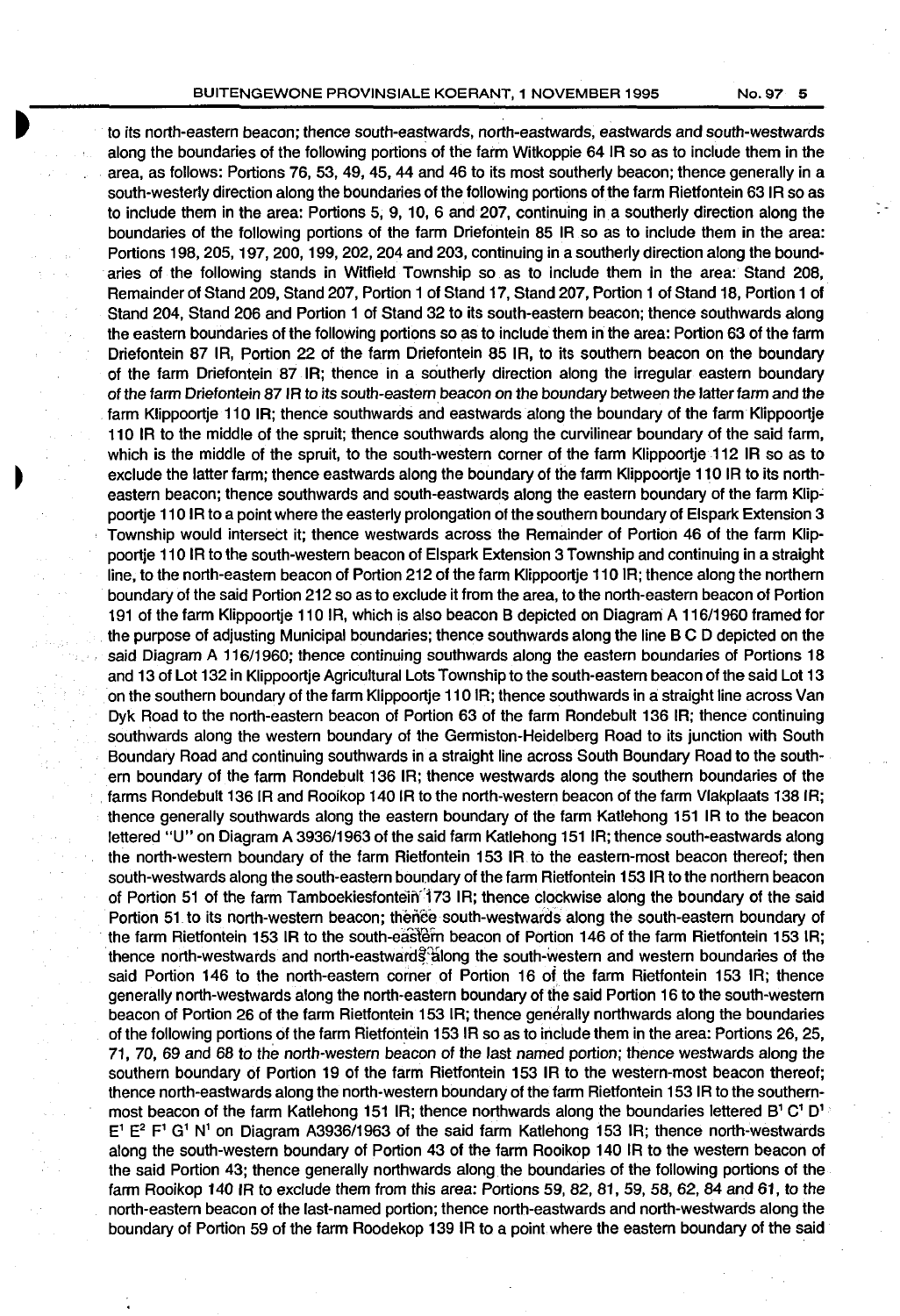绿云 άť

#### 6 NO. 97 PROVINCIAL GAZETTE EXTRAORDINARY, 1· NOVEMBER 1995

Portion 59 intersects the eastern boundary of the new railway reserve; thence northwards along the eastern boundary ofthe new railway reserve to the south-eastern beacon of Portion 49 ofthe farm Roodekop 139 IR, continuing northwards along the eastern boundaries of the said Portion 49 and Portion 50 ot'the farm Roodekop 139, IR to the south~eastern beacon of Portion 280 of the farm Elandsfontein 108 IR; thence in a north-easterly direction along the south-eastern boundary of the said Portion 280 to its northeastern beacon; thence south-westwards along the south-eastern boundary of Portion 277 of the farm Elandsfontein 108 IR, to a point where the western boundary of Portion 407 of the farm Elandsfontein 108 IR, produced south-eastwards from its south-western beacon, would intersect the south-eastern boundary of the said Portion 277; thence north~westwards across said Portion 277 to the south-western beacon of said Portion 407; thence generally northwards along the western boundary of said Portion 407 to the beacon lettered Q' on its Diagram A 8771/1982; thence in a westerly direction along the southern boundary- and in a north-westerly direction along the western boundary of the Township Albemarle Extension 2 to the south-western beacon of Holding 15, Norton's Small Farms; thence northwards along the western boundary of Norton's Small Farms to the north-western beacon of Holding · . 8 of said Norton's Small Farms; thence eastwards along the northern boundary of the said Holding 8 to the south-western beacon of Alberton Extension 10 Township, proceeding thence northwards along the western boundary of the last named township, to its north-western beacon and continuing in a straight line across Radio Street in Norton's Small Farms to where it intersects its northern boundary; thence eastwards along the northern boundary of Radio Street to the south-western beacon of Portion 481 of the farm Elandsfontein 108 IR; thence north-westwards along the south-western boundaries of the said Portion 481 and Portion 418 of the farm Elandsfontein 108 IR to the southern-most beacon of Portion 441 of the farm Elandsfontein 108 IR; thence in a north-easterly and north-westerly direction along the boundary of the said Portion 441 so as to exclude it from the area, to its north-western beacon; thence in a north-westerly direction along the south-western boundaries of the following portions of the farm Elandsfontein 108 IR: Portions 420, 360 and 354 to the western beacon of the said Portion 354; thence generally in a south-westerly direction along the south-eastern boundary of Portion 357 of the farm Elandsfontein 108 IR to its southern-most beacon on the boundary of Portion 386 of the farm Elandsfontein 108 IR continuing south-westwards and north-westwards along the south-eastern and south- . western boundaries of the said Portion 386 to the beacon lettered X on the General Plan A9396/1984 of Elandshaven Township; thence in a south-westerly and north-westerly direction along the south-eastern and south-western boundaries of the said Elandshaven Township, continuing in a straight line along the ·north-eastern boundary of Alberton Township to its north-western beacon; thence generally northwards along the irregular western boundary of the farm Elandsfontein 108 IR to its north-western beacon on the southern boundary of the farm Joyce 93 IR; thence westwards to the south-western beacon of the farm Elandsfontein 90 IR; thence northwards, westwards and generally northwards along the boundaries of the following so as to include them in this area: The farm Elandsfontein 90 IR, the Township Wychwood Extension 3, Remainder of Portion 115 of the farm Doornfontein 92 IR, and.the said farm Elandsfontein 90 IR to its north-western beacon; thence eastwards along the northern boundary of the farm Elandsfontein 90 IR to the south western beacon of Portion 65 of the farm Bedford 68 IR; thence north-westwards along the boundaries of the following so as to include them in this area: The said Portion 65 of the farm Bedford 68 IR, Bedford Park Extension 8 Township, Bedford Rark Extension 6 Township and Bedford Park Extension 7 Township to the north-western beacon of the-last named Township; thence generally north-eastwards along the boundaries of the following so as to include them in this area: The said Bedford Park Extension 7 Township, Bedford Park Extension 1 Township; Senderwood Township, Senderwood Extension 2 Township, Senderwood Extension 3 Township, Senderwood Extension 1 Township, Portion 41 of the farm Bedford 68 IR and St Andrews Extension 8 Township to its north-western beacon, the place of beginning.".

This Proclamation shall, for the purposes of the Local Government Elections, *come* into operation on the date of the local government elections determined in terrns of section 9(1) of the Local GovernmentTransition Act, 1993, and for all other purposes on the day thereafter.

Given under my Hand at Johannesburg this Thirty-first day of October, One thousand Nine hundred and Ninety-five.

**T. M.G. SEXWALE, Premier-In-Executive Council.**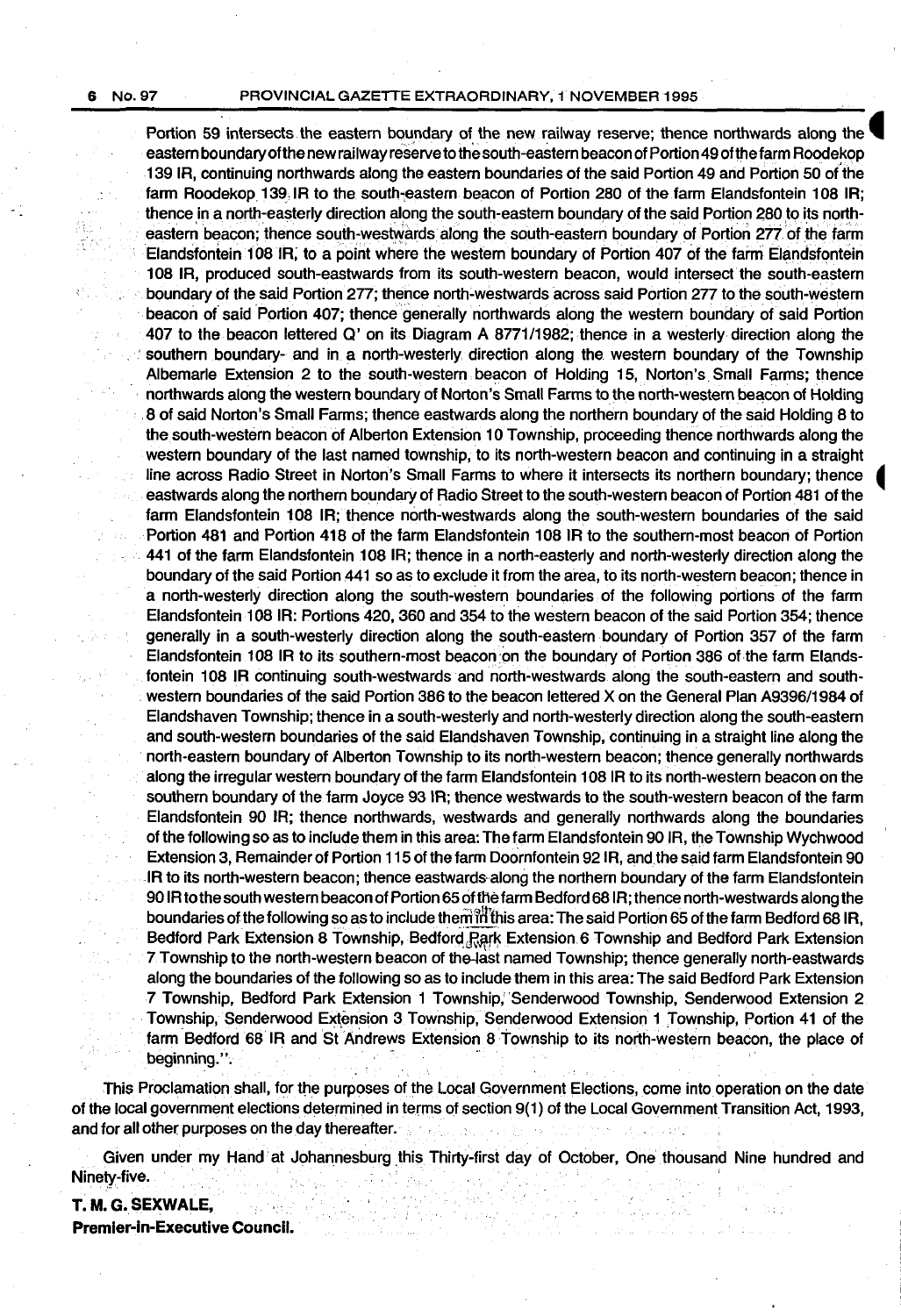## **PROKLAMASIE**

#### **No. 102, 1995**

OORGANGSWET OP PLAASLIKE REGERING, 1993 (WET No. 209 VAN 1993)

**AFBAKENING EN BEPALING VAN REGSGEBIED VAN PLAASLIKE OORGANGSRAAD VAN GROTER GERMISTON SOOS BEDOEL IN ARTIKEL** 8(3), **GELEES MET PREMIERSPROKLAMASIE No. 54 VAN 1995: WYSIGING** 

Kragtens artikel 10 (2) van die Oorgangswet op Plaaslike Regering, 1993 (Wet No. 209 van 1993), met die instemming van die Provinsiale Komitee, wysig ek hierby Premiersproklamasie No. 54 van 1995 soos volg:

- (a) Deur paragraaf (b) deur die volgende paragraaf te vervang:
- "(b) Bepaal ek hierby dat die getal setels in die Plaaslike Oorgangsraad van Germiston 40 is."
- (b) Deur die geproklameerde kolom in Aanhangsel A van Premiersproklamasie No. 54 van 1995 deur die volgende kolom te vervang:

| "WYK            | <b>BUURTE/DORPSGEBIEDE</b>                                                                                                                                                                              | <b>PLASE</b>                                                                                    |
|-----------------|---------------------------------------------------------------------------------------------------------------------------------------------------------------------------------------------------------|-------------------------------------------------------------------------------------------------|
| $\mathbf{1}$ .  | Zonkizizwe                                                                                                                                                                                              |                                                                                                 |
| $\mathbf{2}$    | Zonkizizwe Extensions 1, 2, 3, 4, 5 and 8 and Magagula Heights,<br>including Zama-Zama and Magagula Heights informal settlements                                                                        |                                                                                                 |
| 3 <sup>°</sup>  | Moleleki Extension 3, Katlehong South, Vosloorus Extension 20 and<br><b>Vosloorus Extension</b>                                                                                                         |                                                                                                 |
| 4 <sup>2</sup>  | Southern half of Moleleki Extension 1, Moleleki Extension 2, A. P.<br>Khumalo, Southern Portion of Likole Extension 1 and Siluma View                                                                   |                                                                                                 |
| 5.              | Kwenele, Kwenele Extension 1, Buyafuti, Kwesine, NCP and Dorbyl<br>Hostels, Mngadi, Radebe and Sali                                                                                                     |                                                                                                 |
| 6               | Northern Portion of Likole Extension 1, Likole, Mazibuko Hostel,<br>Ramakonopi, Monise, Moekoena and Ndhlazi                                                                                            |                                                                                                 |
| 7               | Northern half of Moleleki Extension 1, Moleleki, Ramakonopi East,<br>Moseleki East, Moseleki and Palime                                                                                                 |                                                                                                 |
| 8.              | Zuma, Mavimbela, Hlongwane, Ncala, Goba, Tsolo, Hlahatsi and<br>Phaake                                                                                                                                  |                                                                                                 |
| 9               | Ngema, Twala, Makula, Skozana, Moshoeshoe, Monaheng, Credi<br>and Mapanga                                                                                                                               |                                                                                                 |
| 10              | Spruitview, Phoko, Mopeli, Motsamai, The Natalspruit Vlei Area,<br>including Crossroads informal settlement                                                                                             |                                                                                                 |
| 11              | Motloung, Admin, Nhlap and Tshongweni                                                                                                                                                                   |                                                                                                 |
| 12 <sub>2</sub> | Nadustria, Hlahani and surrounding areas, including Mandela Park,<br>Holomisa and Tambo Village informal settlements                                                                                    |                                                                                                 |
| 13              | Palm Ridge, Roodebult, Leondale, Roodekop, Union settlements,<br><b>Junction Hill, including Scaw metals hostels</b>                                                                                    | Rietfontein 153 IR, Roodekop<br>139 IR, Rooikop 140 IR and<br>parts of Elandsfontein 108<br>IR. |
| 14              | Rondebult, Elspark, parts of Klippoortje Agricultural lots townships,<br>Cruywagen Park, parts of Elsburg, parts of Estera and parts of<br>Wadeville                                                    | Rondebult 136 IR and Klip-<br>poortje 110 IR                                                    |
| 15              | Alberton, Albemarle, Dinwiddie, Norton Small farms, Elsieshof,<br>Union, Castleview, parts of Wadeville, parts of Hazelpark, parts of<br>Hazeldene and parts of Klippoortje Agricultural Lots Townships | Parts of Elandsfontein 108 IR                                                                   |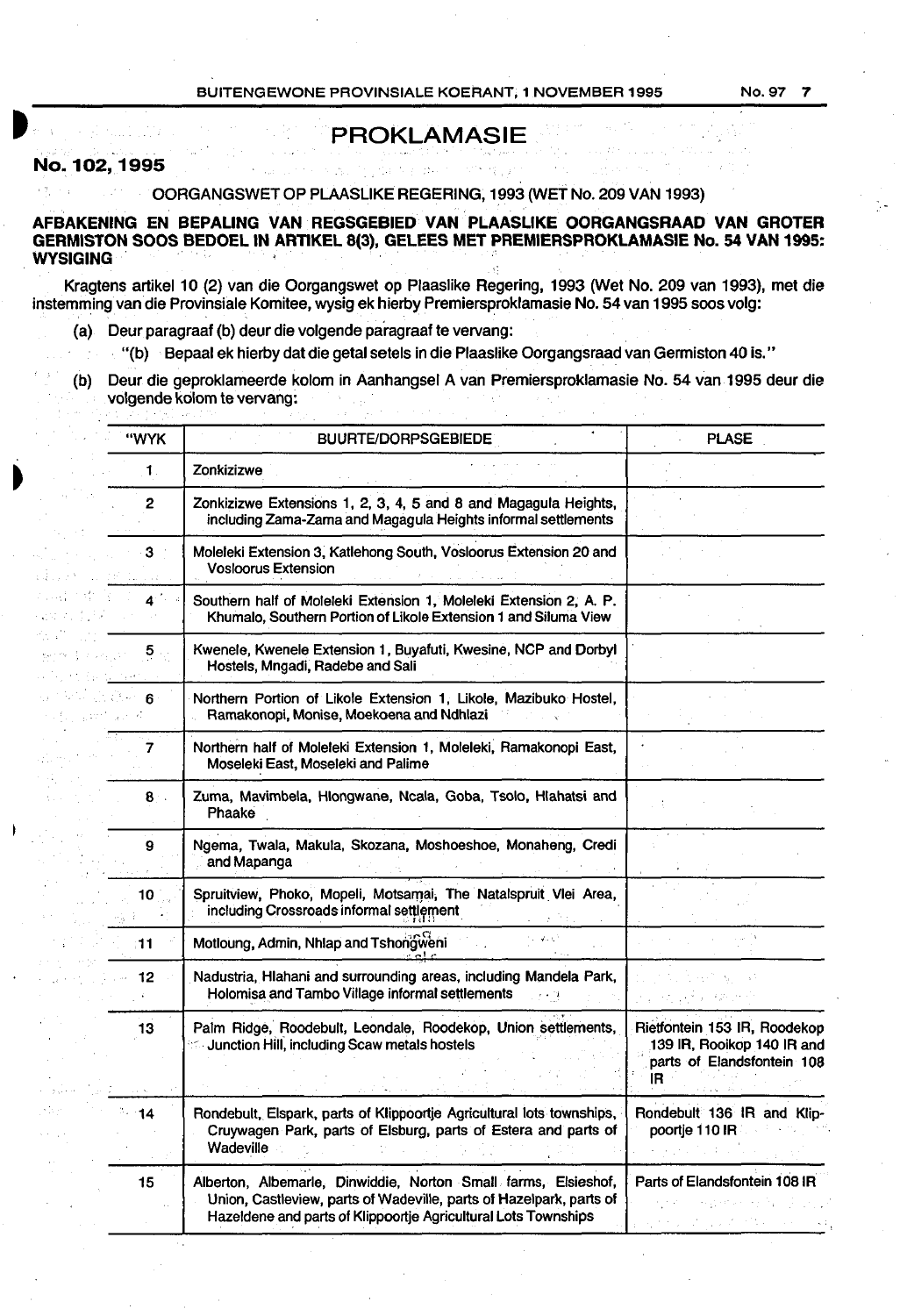Ÿ.

b.

#### 8 No.97 PROVINCIAL GAZETTE EXTRAORDINARY, 1 NOVEMBER 1995

| "WYK       | <b>BUURTE/DORPSGEBIEDE</b>                                                                                                                                                                                                                                                                        | <b>PLASE</b>                                                                             |  |
|------------|---------------------------------------------------------------------------------------------------------------------------------------------------------------------------------------------------------------------------------------------------------------------------------------------------|------------------------------------------------------------------------------------------|--|
| $\cdot$ 16 | Parts of Elsburg, Tedstoneville, parts of Klippoortje Agricultural<br>Township, Tedstoneville, Lambton and Parkhill Gardens                                                                                                                                                                       |                                                                                          |  |
| $-17 -$    | Elandshaven, Gosforth Park, Denlee, Webber, parts of Delville (west<br>of Webber Road), parts of South Germiston (west of President<br>Street), parts of West Germiston (west of President Street), parts<br>of Germiston (west of President Street), Germiston Driehoek, Ju-<br>piter Heriotdale | Parts of Elandsfontein 90 IR,<br>Elandsfontein 108 IR and<br>parts of Doornfontein 92 IR |  |
| 18         | Parts of Delville (east of Webber Road), parts of South Germiston<br>(east of President Street and South of Linton Jone Street), South<br>Germiston Extensions 7 and 8, including Dukatole informal settle-<br>ment and Robert Strachan Hostel                                                    | Parts of Driefontein 87 IR                                                               |  |
| 19         | George Town, Pirowville, parts of South Germiston (north of Linton<br>Jones Street and east of President Street), Marlands and parts of<br>Woodmere, including informal settlement at Johann Rissik Street,<br>Delports, Rose Acres, Solly's Village and Ulana Park                               | Parts of Driefontein 87 IR and<br>Elandsfontein 90 IR                                    |  |
| 20         | Malvern East, Malvern East Extension 3, parts of Wynchwood, parts<br>of Primrose Hill, Creston Hill, Bedford Gardens and parts of<br>Bedtordview (south of Nicoll Street and west of Van Buuren road)                                                                                             |                                                                                          |  |
| 21         | Parts of Wynchwood, parts of Primrose Hill, Simmerfield, Dawnview<br>and parts of Primrose (west of Cactus Road)                                                                                                                                                                                  |                                                                                          |  |
| 22         | Fishers Hill, Symhurst, Solheim, Wannenburg Hoogte, Gerdview,<br>Homestead and parts of Primrose (east of Cactus Road)                                                                                                                                                                            | Portions of Rietfontein 63 IR                                                            |  |
| 23         | Morninghill, Bedofrd Park, Senderwood, Saint Andrews, Essexworld<br>and parts of Bedfordview (east of Van Vuuren Road and north of<br>Nichol Street)                                                                                                                                              |                                                                                          |  |
| 24         | Sunnyrock, Sunnyridge, Rustivia, Barvallen, Meadowbrook, Mea-<br>dowdale, Harmalia, Highway Gardens, Buurendal, Klopperpark<br>and Elandsfontein Rail                                                                                                                                             | Portions of Rietfontein 63 IR<br>and Witkoppie IR"                                       |  |

(c) Deur die volgende punt tot punt beskrywing van die regsgebied van die Plaaslike Oorgangsraad van Gerrniston in paragraaf 2 van Aanhangsel A van Premiersproklamasie No. 54 van 1995, in te voeg:

· "Begin by die noordwestelike baken vanaf St Andrews-uitbreiding 8-dorpsgebied/Aigemene Plan A4176/1983;.dan ooswaarts om die volgende by die gebied in te sluit: Die genoemde St Andrewsuitbreiding 8-dorpsgebied, Gedeeltes 77 en 4 van die plaas Bedford 68 IR tot die noordwestelike baken van laasgenoemde gedeelte; dan algemeen suidooswaarts langs die grense van die volgende om dit by die gebied in te sluit: Gemelde Gedeelte 4, Gedeeltes 33 en 32 van die plaas Bedford 68 IR, en Essexwold-dorpsgebied tot die suidoostelike baken van laasgenoemde Dorpsgebied; dan ooswaarts langs die noordelike grens van die plaas Elandstontein 90 IR tot die noordoostelike baken daarvan; dan suidwaarts langs die oostelike grens van die plaas Elandsfontein 90 IR tot die suidwestelike baken van Elma Park-uitbreiding 11-dorpsgebied; dan suidooswaarts en noordooswaarts langs die suidoostelike grense van gemelde Elma Park-uitbreiding 11-dorpsgebied, Gedeelte 553 van die plaas Rietfontein 63 IR, die gemelde Elma Park~uitbreiding 11-dorpsgebied en Gedeelte 455 van die plaas Rietfontein 63 IR tot die suidoostelike baken van laasgenoemde gedeelte; dan noordooswaarts en suidweswaarts langs die grense van Diagram A6787/1989 opgestel vir proklamasie doeleindes aan Gedeelte 92 van die plaas Rietfontein 631R tot baken A van gemelde diagram; dan noordwaarts tot die noordwestelike baken van Gedeelte 92 van die plaas Rietfontein 63 IR; dan algemeen noordooswaarts langs die grense van, sodat dit by die gebiede ingesluit word: Gemelde Gedeelte 92, Gedeeltes 157 en 163 van die plaas Rietfontein 63 IR, Meadowbrook-dorpsgebied, Meadowdale-dorpsgebied, Buurendal-dorpsgebied tot die noordelike baken daarvan; dan noordweswaarts langs die westelike grense van Buurendal-uitbreiding 1-dorpsgebied en Highway Gardens-uitbreiding 2-dorpsgebied tot die noordwestelike baken daarvan, dan algemeen ooswaarts langs die noordelike grens van Highway Gardens-uitbreiding 2-dorpsgebied, die noordwestelike grens van Highway Gardens-uitbreiding 1-dorpsgebied, die noordelike grens van Harrneliadorpsgebied, die noordelike grens van Harmelia-uitbreiding 3-dorpsgebied tot die noordoostelike baken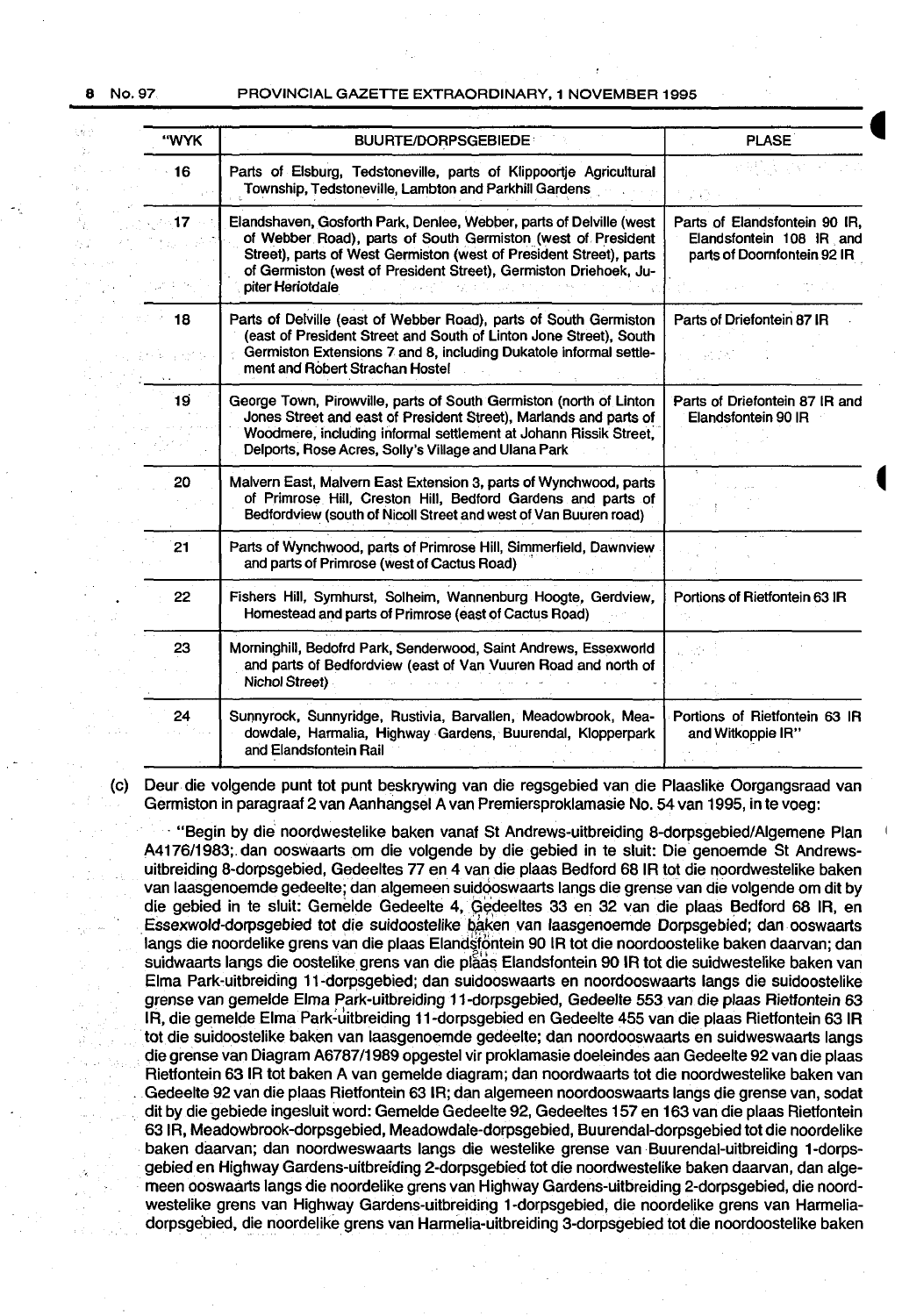#### BUITENGEWONE PROVINSIALE KOERANT, 1 NOVEMBER 1995 No. 97 9

van taasgenoemde Dorpsgebied; dan algemeen suidwaarts langs die oostelike grens van gemelde Harmelia-uitbreiding 3-dorpsgebied tot die suidelike baken daarvan dan noordooswaarts tangs die hele suidoostetike grens van Harmelia-uitbreiding 4-dorpsgebied; dan ooswaarts langs die noordelike grens van die Restant van Gedeelte 69 van die plaas Rietfontein 63 IR tot die noordoostelike baken van gemelde gedeelte; dan algemeen suidooswaarts langs die oostelike grense van gemelde Aestant van Gedeette 69 en Gedeette 217 van die ptaas Aietfontein 63 tR en Klopperpark-dorpsgebied tot die suidoostelike baken van laasgenoemde Dorpsgebied; dan ooswaarts langs die noordelike grens van die plaas Elandsfontein 258 IR tot die noordoostelike baken daarvan; dan suidooswaarts, noordooswaarts, ooswaarts en suidweswaarts tangs die grense van die volgende gedeeltes van die plaas Witkoppie 64 IR om dit by die gebied in te sluit, soos volg: Gedeeltes 76, 53, 49, 45, 44 en 46 tot by die mees suidelike baken daarvan; dan algemeen suidweswaarts langs die grense van die volgende gedeeltes van die plaas Rietfontein 63 IR om dit by die gebied in te sluit: Gedeeltes 5, 9, 10, 6 en 207, voortgaande in 'n suidelike rigting langs die grense van die volgende gedeeltes van die plaas Driefontein 85 IR om dit by die gebied in te sluit; Gedeeltes 198, 205, 197, 200, 199, 202, 204 en 203, voortgaande in 'n suidelike rigting langs die grense van die volgende erwe in Witfield-dorpsgebied om dit · by die gebied in te sluit: Erf 208, Restant van Erf 209, Erf 207, Gedeelte 1 van Erf 17, Erf 207, Gedeelte 1 van Erf 18, Gedeelte 1 van Erf 32 tot die suidoostelike baken daarvan dan suidwaarts langs die oostelike grense van die volgende gedeeltes om dit by die gebied .in te sluit: Gedeelte 63 van die plaas Driefontein 87 IR, Gedeelte 22 van die plaas Driefontein 85 lA tot die suidelike baken daarvan op die grens van die plaas Driefontein 87 IR; dan in 'n suidelike rigting langs die ongelyke oostelike grens van die plaas Driefontein 87 IR tot die suidoostelike baken daarvan op die grens tussen laasgenoemde plaas en die plaas Klippoortje 110 IR; dan suidwaarts en ooswaarts langs die grens van die plaas Klippoortje 110 IR tot die middel van die spruit; dan suidwaarts langs die kronkelende grens van gemelde plaas, wat die middel van die spruit is, tot die suidwestelike hoek van die plaas Klippoortje 112 IR om laasgenoemde plaas uit die gebied te sluit; dan ooswaarts langs die grens van die plaas Klippoortje 110 lA tot die noordoostelike baken daarvan; dan suidwaarts en suidooswaarts langs die oostelike grens van die plaas Klippoortje 110 IR tot die punt waar die oostelike verlenging van die suidelike grens van Elspark Uitbreiding 3 Dorpsgebied dit sou kruis, dan weswaarts oor die Restant van Gedeelte 46 van die plaas Klippoortje 110 IR tot die suidwestelike baken van Elspark Uitbreiding 3 Dorpsgebied en voorgaande in 'n reguit lyn na die noordoostelike bakeri van Gedeelte 212 van die plaas Klippoortje 110 lA; dan langs die noordelike grens van gemelde Gedeelte 212 om dit uit die gebied uit te sluit tot die noordoostelike baken van Gedeelte 191 van die Plaas Klippoortje 110 IR wat ook baken 8, aangedui op Diagram A 116/1960, opgestel om die Munisipale grens aan te pas, is; dan suidwaarts langs die lyn 8 C D aangedui op gemelde Diagram A 116/1960; dan voortgaande suidwaarts langs die oostelike grense van Gedeeltes 18 en 13 van Hoewe 132 van Klippoortje-landbouhoewes-dorpsgebied tot die suid-oostelike baken van gemelde Hoewe 13 op die suidelike grens van die plaas Klippoortje 110 IR; dan suidwaarts in 'n reguit lyn oor Van Dykweg tot die noordoostelike baken van Gedeelte 63 van die plaas Rondebult 136 IR; dan voorgaande suidwaarts langs die westelike grens van die Gemiston-Heidelbergweg tot by die aansluiting met Southboundaryweg en voortgaande suidwaarts in 'n reguit lyn oor Southboundaryweg tot die suidelike grens van die plaas Rondebult 136 IR; dan weswaarts tangs die suidelike grense van die ptase Rondebult 136 IR en Rooikop 140 IR tot die noordwestelike baken van die plaas Vlakplaats 138 IR; dan algemeen suidwaarts langs die oostelike grens van die plaas Katlehong 151 IR tot die baken gemerk "U" op Diagram A 3936/1963 van gemelde plaas Katlehong 151 IR; dan suidooswaarts langs die noordwestelike grens van die plaas Rietfontein 153 IR tot die mees oostelike baken daarvan; dan suidweswaarts langs die suidoostelike grens van die plaas Rietfontein 153 IR tot die noordelike baken van Gedeelte 51 van die ptaas Tamboekiesfontein 1731A; dan kloksgewys tangs die grens van gemelde Gedeelte 51 tot die noordwestelike baken daarvan; dan suidweswaarts langs die suidoostelike grens van die plaas Rietfontein 153 IR tot die suidwestelike baken van Gedeelte 146 van die plaas Rietfontein 153 IR; dan noordweswaarts en noordooswaarts tangs die suidwestelike en westelike grense van gemetde Gedeette 146 tot die noordoostelike hoek van Gedeelte 16 van die plaas Rietfontein 153 lA; dari atgemeen noordweswaarts tangs die noordoostelike grens van gemelde Gedeelte 16 tot die suidwestelike baken van Gedeette 26 van die plaas Aietfontein 153 lA; dan algemeen noordwaarts langs die grense van die volgende gedeeltes van die plaas Rietfontein 153 IR sodat hulle by die gebied ingesluit word: Gedeettes 26, 25, 71, 70, 69 en 68 tot die noordwestelike baken van laasgenoemde gedeelte; dan weswaarts langs die suidelike grens van Gedeelte 19 van die plaas Rietfontein 153 IR tot die mees westelike baken daarvan; dan noordooswaarts langs die noordwestelike grens van die plaas Rietfontein 153 tR tot die mees suidelike baken van die plaas Kattehong 151 IR; dan noordwaarts tangs die grens gemerk  $B^1$  C<sup>1</sup> D<sup>1</sup> E<sup>2</sup> E<sup>2</sup> F<sup>1</sup> G<sup>1</sup> N<sup>1</sup> op Diagram A3936/1936 van gemelde plaas Katlehong 151 IR; dan noordweswaarts langs die suidwestelike grens van Gedeelte 43 van die plaas Rooikop 140 IR tot die westelike baken van gemelde Gedeelte 43; dan atgemeen noordwaarts langs die grense van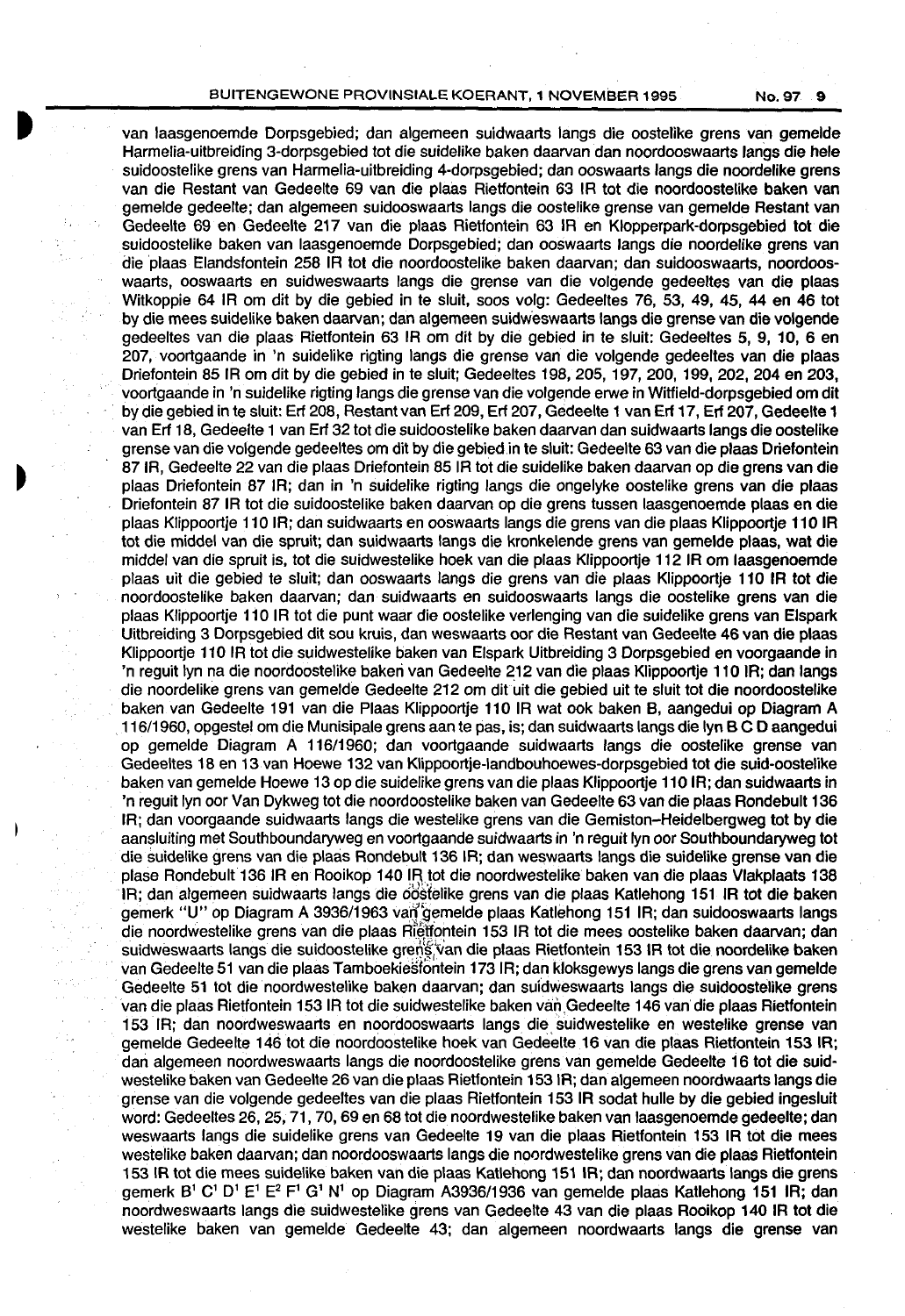$\mathbf{L}$ 

 $\mathcal{L}^{(1)}\left(\mathcal{C}_{\mathcal{A}}\right)$  .

 $\gamma \rightarrow \gamma \gamma_0$ 

tions y

 $\sim$   $\sim$ 

بالرواقيان  $\hat{U}_{\rm 1M}^{(0)}$  .

10 No. 97 PROVINCIAL GAZETTE EXTRAORDINARY, 1 NOVEMBER 1995

~: die volgende gedeeltes van die plaas Rooikop 140 IR.sodat hulle uit die gebied uitgesluit word: Ge- **41**  deeltes 59, 82, 81, 59, 58, 62, 84 en 61 tot die noordoostelike baken van laasgenoemde gedeelte; dan noordooswaarts en noordweswaarts en noordweswaarts fangs die grens van . Gedeelte 59 *van* die plaas Rooikop 140 IR tot die punt waar die oostelike grens *van* gemelde Gedeelte 59 die oostelike grens van die nuwe spoorwegreserwe kruis; dan noordwaarts langs die .oostelike grens van die gemelde spoorwegreserwe tot die suidoostelike baken van Gedeelte 49 van die Plaas Roodekop J39 IR, voortgaande noordwaarts fangs die oostelike grense *van* die gemelde Gedeelte 49 en Gedeelte 50 *van* die plaas Roodekop 139 IR tot die suid-oostelike baken van Gedeelte 280 van die .plaas Elandsfontein 108 IR; dan in 'n noordoostelike rigting fangs die suidoostelike grens *van* gemelde Gedeelte 280 tot die noordoostelike baken daarvan; dan suidweswaarts fangs die suid-oostelike grens van Gedeelte 277 van die plaas Elandsfontein 108 IR tot 'n punt waar die westelike grens *van* Gedeelte 277.van die plaas Elandsfontein 108 IR, verleng suidooswaarts vanaf die suidwestelikebaken daarvan . met die suidoostelike grens gemelde Gedeelte 277 sou kruis; dan noordooswaarts oor gemelde Gedeelte 277 tot die suidwestelike baken van gemelde Gedeelte 407; dan algemeen noordwaarts langs ·die westelike grens *van* gemelde Gedeelte 407 tot by die baken gemerk Q op Diagram A8771/1982 daarvan; dan in 'n westelike rigting langs die suidelike grens en in 'n noordwestelike rigting langs die westelike grens van Albemarle-uitbreiding 2-dorpsgebied tot die suidwestelike baken van Hoewe 15, Norton's Kleinhoewes; dan noordwaarts fangs die westelike grens van Norton's Kleinhoewes tot die noordwestelike baken *van* Hoewe 8 van gemeld Morton's Kleinhoewes; dan ooswaarts fangs die noor- • delike grens van gemelde Hoewe 8 tot die suidwestelike baken van Alberton-uitbreiding 10-dorpsgebied; dan voortgaande noordwaarts fangs die westelike grens van laasgenoemde dorpsgebied tot die .noordwestelike baken daarvan, voortgaande in 'n reguit lyn oor Radioweg in Norton's Kleinhoewes tot waar dit die noordelike grens daarvan kruis; dan ooswaarts fangs die noordelike grens van Radioweg tot die suidwestelike baken van .Gedeelte 481 van.die plaas Elandsfontein 108 IR; dan noordweswaarts langs die suidwestelike grense van die gemelde Gedeelte 481 en Gedeelte 418 van die plaas Elandsfon-163 L. tein 108 IR tot die mees suidelike baken van Gedeelte 441 van die plaas Elandsfontein 108 IR; dan in 'n noordoostelike en noord westelike rigting fangs die grens van gemelde Gedeelte 441 sodat dit uit die gebied uitgesluit word tot die noordwestelike baken daarvan; dan in 'n noordwestelike grense van die volgende gedeeltes van die plaas Elandsfontein 108 IR: Gedeeltes 420, 360 en 354 tot die westelike baken van gemelde Gedeelte 354; dan algemeen in 'n suidwestelike rigting fangs die suidoostelike' baken van Gedeelte 357 van die plaas Elandsfontein 108 IR tot die mees suidelike baken op die grens *van* Gedeelte 386 van die plaas Elandsfontein 108 IR, daarvan; voortgaande suidweswaarts en noord- · . ' weswaarts fangs die suidoostelike en suidwestelike grense van die gemelde Gedeeltes 386 tot die baken gemetk X op die Algemene Plan A9396/1984 *van* Elandshaven-dorpsgebied; dan in 'n suidwestelike en . . noordwestelike rigting fangs die suid oostelike en suidwestelike grense van gemelde Elandshaven- . . dorpsgebied, voortgaande in 'n reguit lyn fangs die noordoostelike grens *van* Alberton-dorpsgebied tot die noordwestelike baken daarvan; dan algemeen noordwaarts langs die onreëlmatige westelike grens  $\overline{\Omega}$  $\sim$ van die plaas Elandsfontein 108 IR tot die noordwestelike baken daarvan op die suidelike grens van die · .plaas Joyce 93 IR; dan weswaarts tot die suidwestelike baken van die plaas Elandsfontein 90 IR; dan noordwaarts, weswaarts en algemeen noordwaarts fangs die grense *van* die volgende sodat dit by die gebied ingesluit word: Die plaas Elandsfontein 90 IR, Wychwood-uitbreiding 3-dorpsgebied, Restant van Gedeelte 115 van die plaas Doornfontein 92 IR en gemelde plaas Elandsfontein 90 lA tot die noordwestelike baken daarvan; dan ooswaarts langs die noordelike grens van die plaas Elandsfontein 90 IR tot die suidwestelike baken van Gedeelte 65 van die plaas Bedford 68 IR; dan noordweswaarts fangs die· *grensevan* dievolgendesodatditbydiegebied ingesluitword: GemeldeGedeelte65 vandieplaas Bedford68 .IR, Bedford Park-uitbreiding 8-dorpsgebied, Bedford Park-uitbreiding 6-dorpsgebied en Bedford Parkuitbreiding 7-dorpsgebied tot die noordwestelike. baken *van* laasgenoemde Dorpsgebied; dan algemeen noord ooswaarts fangs die grense van die volgende sodat dit by die gebied ingesluit word: Gemelde  $\mathcal{L}^{(1)}_{\text{max}}$ Bedford Park-uitbreiding 7-dorpsgebied, Bedford Park-uitbreiding 1-dorpsgebied, Senderwood-uitbreid-. ing 2-dorpsgebied, Senderwood-uitbreiding 3-dorpsgebied, Semderwood-uitbreiding 1-dorpsgebied, Ge-, deelte 41 van die plaas Bedford 68 IR en St Andrews-uitbreiding 8-dorpsgebied tot by die noordwestelike . baken daarvan; die beginpunt. ". ·

Hierdie Proklamasie tree vir doeleindes van die Plaaslike Regering Verkiesings in werking op die datum van die plaaslike regering verkiesings bepaal ingevolge artikel 9(1) van die Oorgangswet op Plaaslike Regering, 1993, en vir aile ander doeleindes op die dag daarna. ·

Gegee onder my Hand te Johannesburg, op hede die Een-en-dertigste dag van Oktober Eenduisend Negehonderd Vyf-en-negentig.

•

## **T. M.G. SEXWALE,** .

**Premier-in-Uitvoerende Raad.**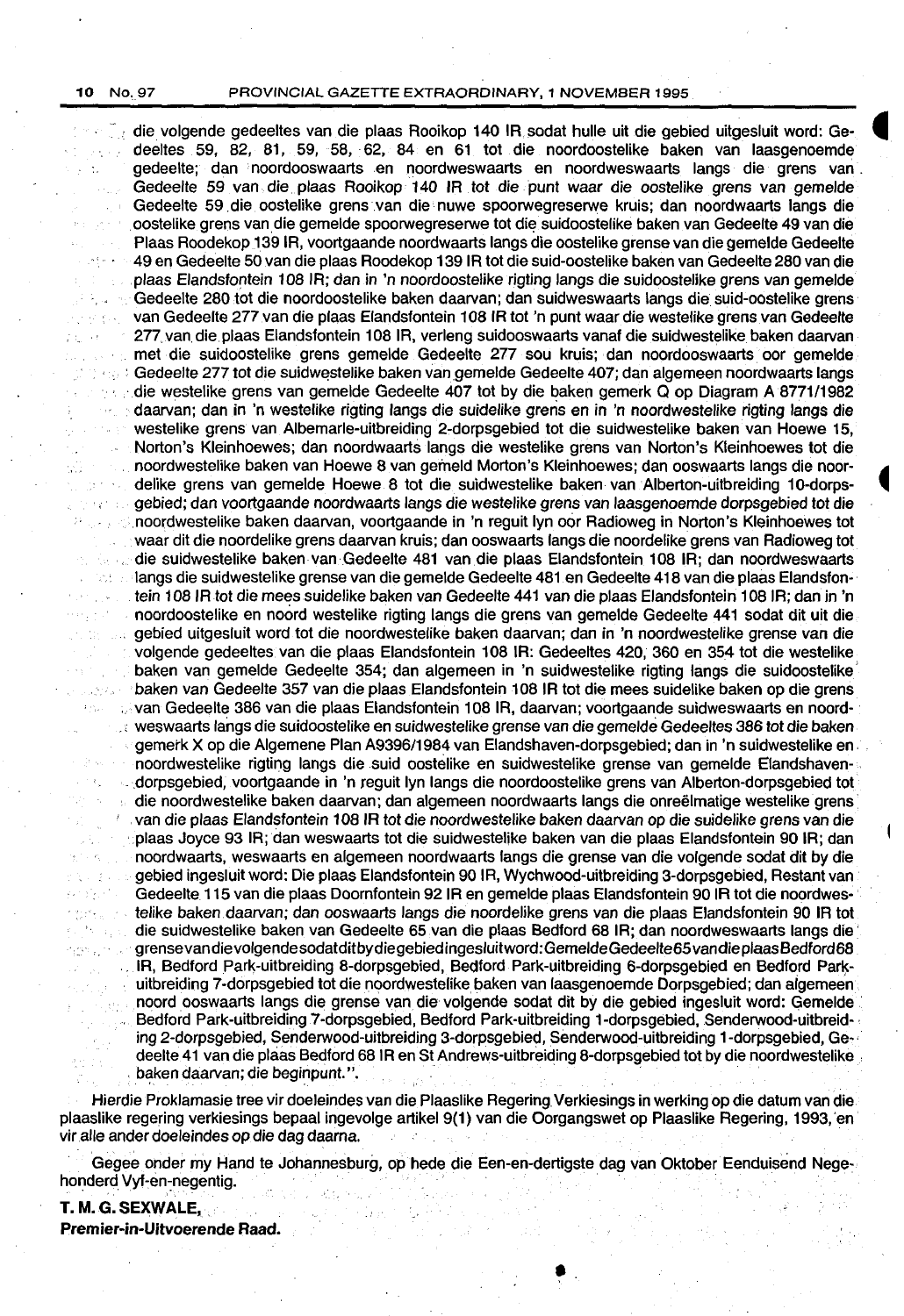BUJTENGEWONE PROVINSIALE KOERANT, 1 NOVEMBER 1995

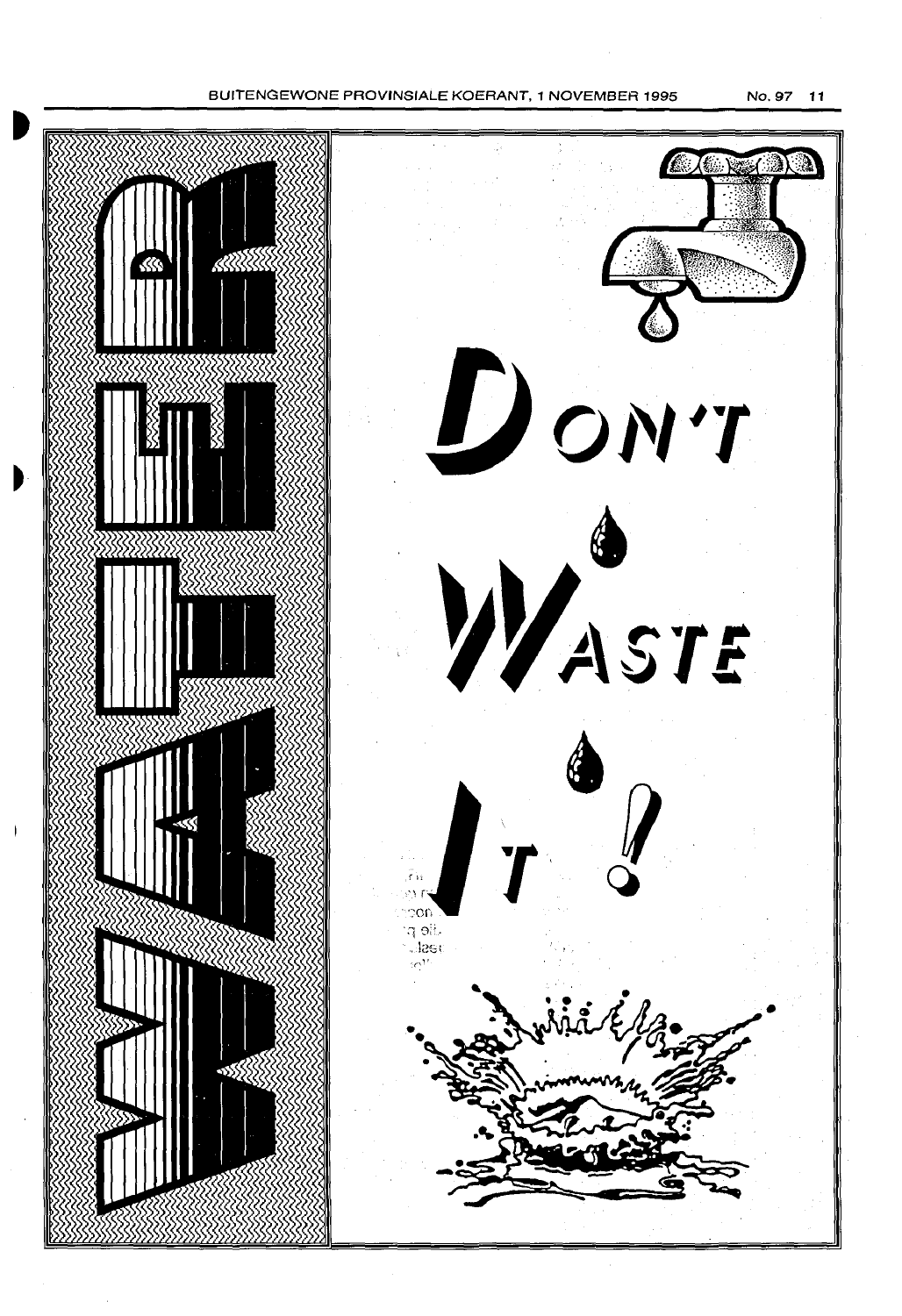12 No. 97 PROVINCIAL GAZETTE EXTRAORDINARY, 1 NOVEMBER 1995

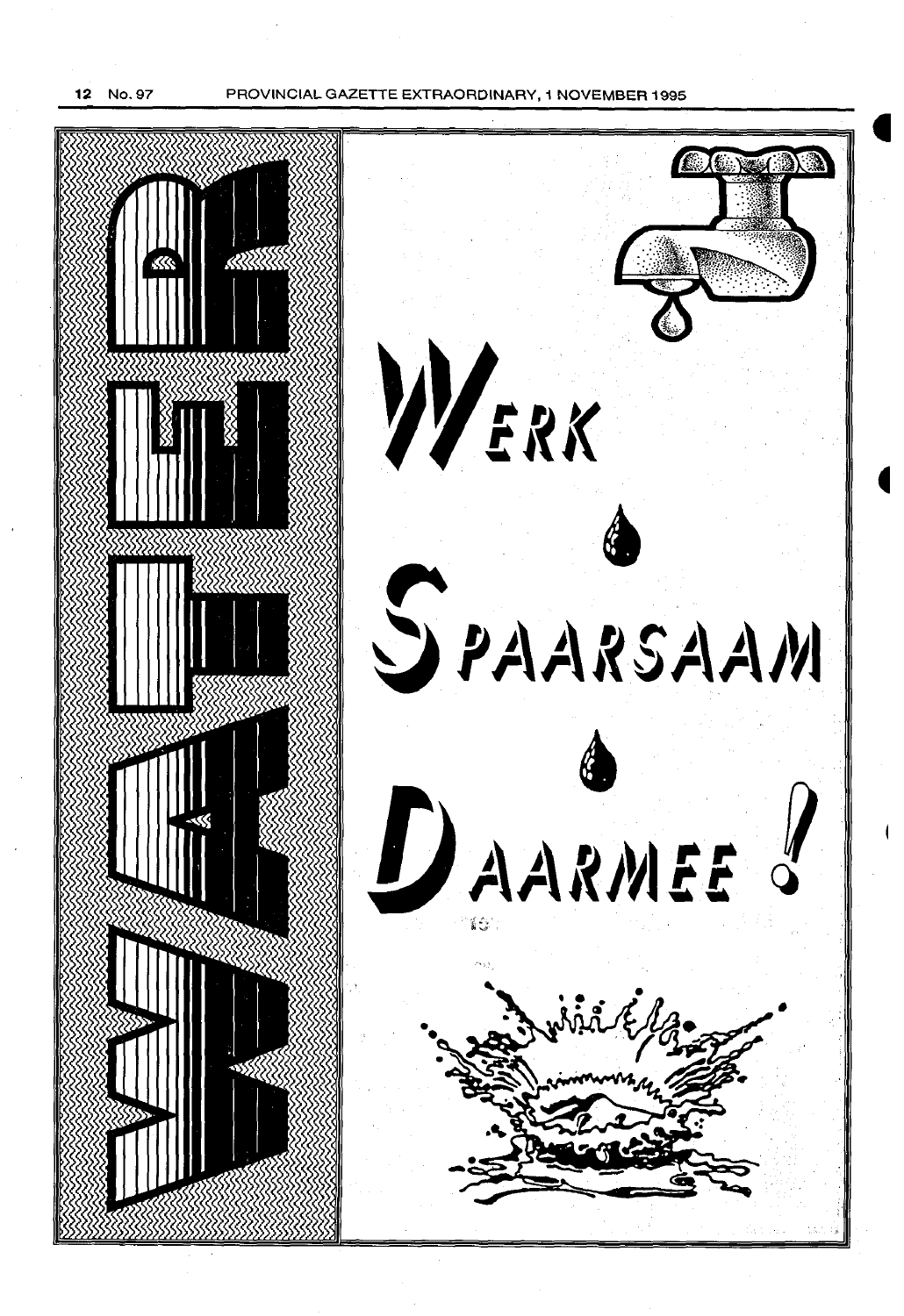

# **Electronic Government Gazette**

- $\checkmark$  Online version of the Gazette dating back to January 1994
- $\checkmark$  Available via a number of public electronic networks including Internet, Easy Access and Beitel
- $\checkmark$  Information available within two working days of publication
- $\checkmark$  Flexible tariff structure various options to suit individual needs

# **Why an Electronic Government Gazette?**

- $\checkmark$  Eliminate unnecessary paper storage and wading through stacks of paper copies
- $\checkmark$  Provides immediate access to the information you are looking for search by topic or notice type
- $\checkmark$  User friendly application quick and effective with context sensitive online help



Contact Details: Tel: (012) 663-6873 E-mail: gentel@info 1.sabinet.co.za

Tel: (012) 663-4954

SAIIR

*A joint venture between GENTEL and SABINET*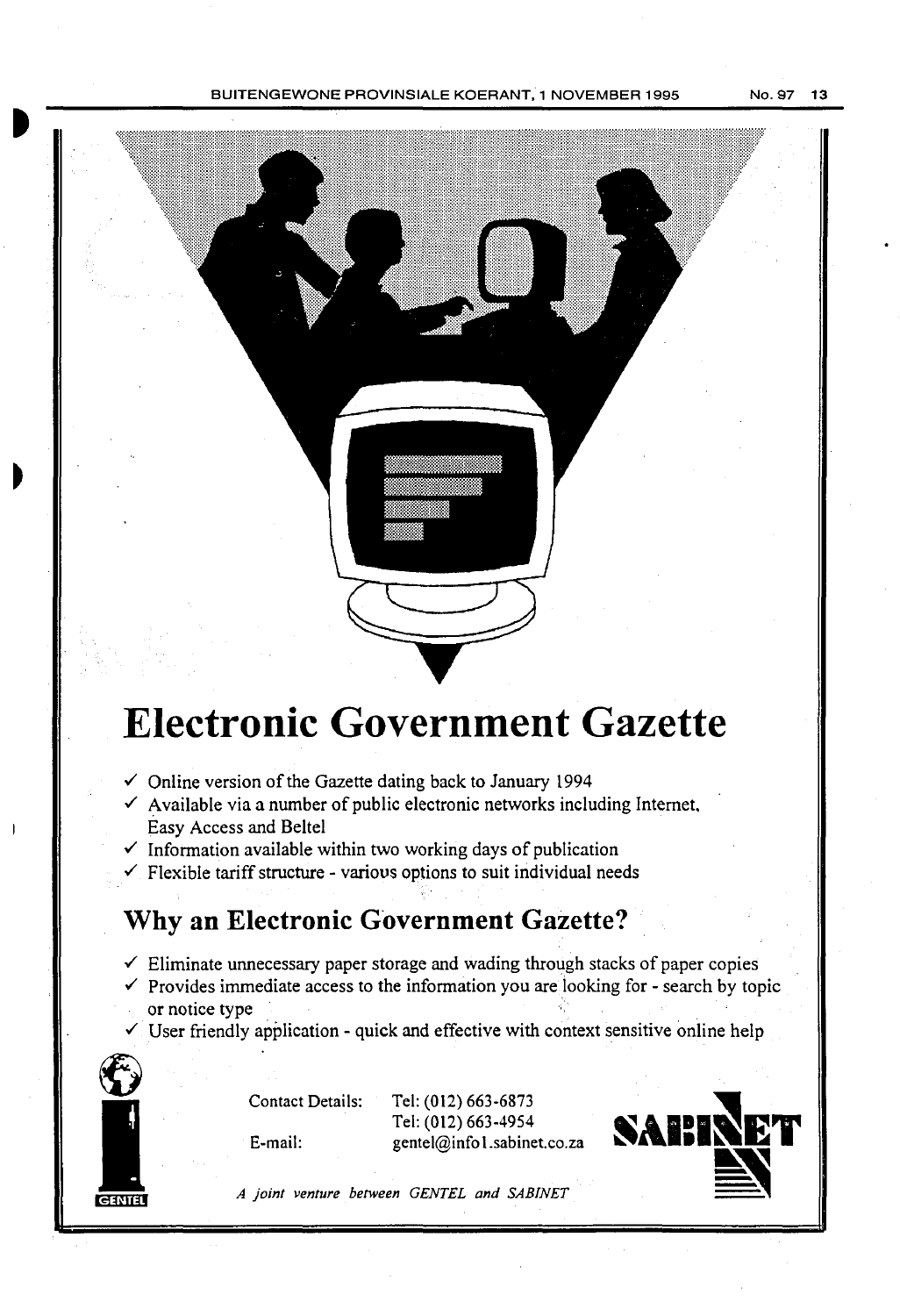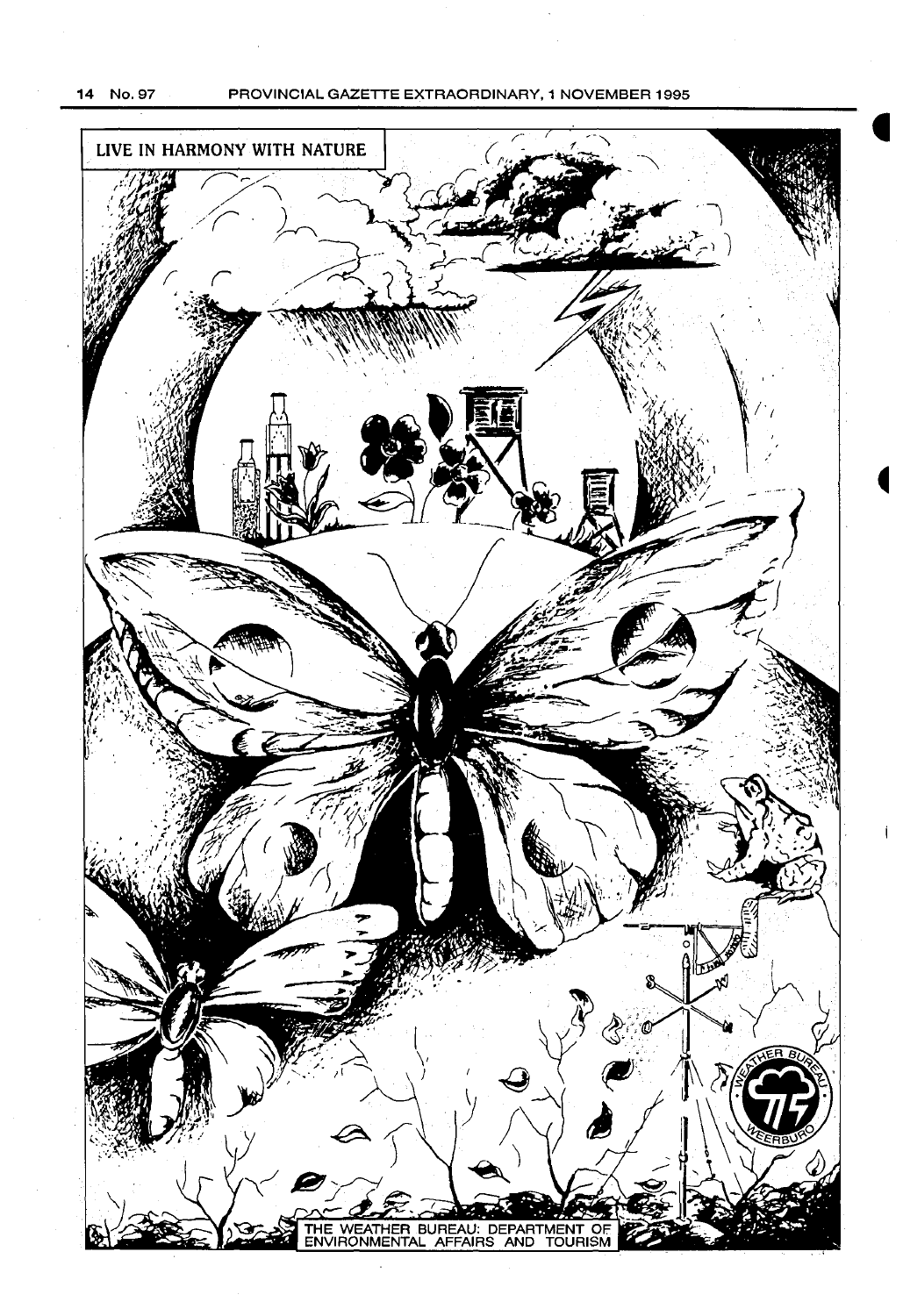#### BUITENGEWONE PROVINSIALE KOERANT, 1 NOVEMBER 1995 No. 97 15